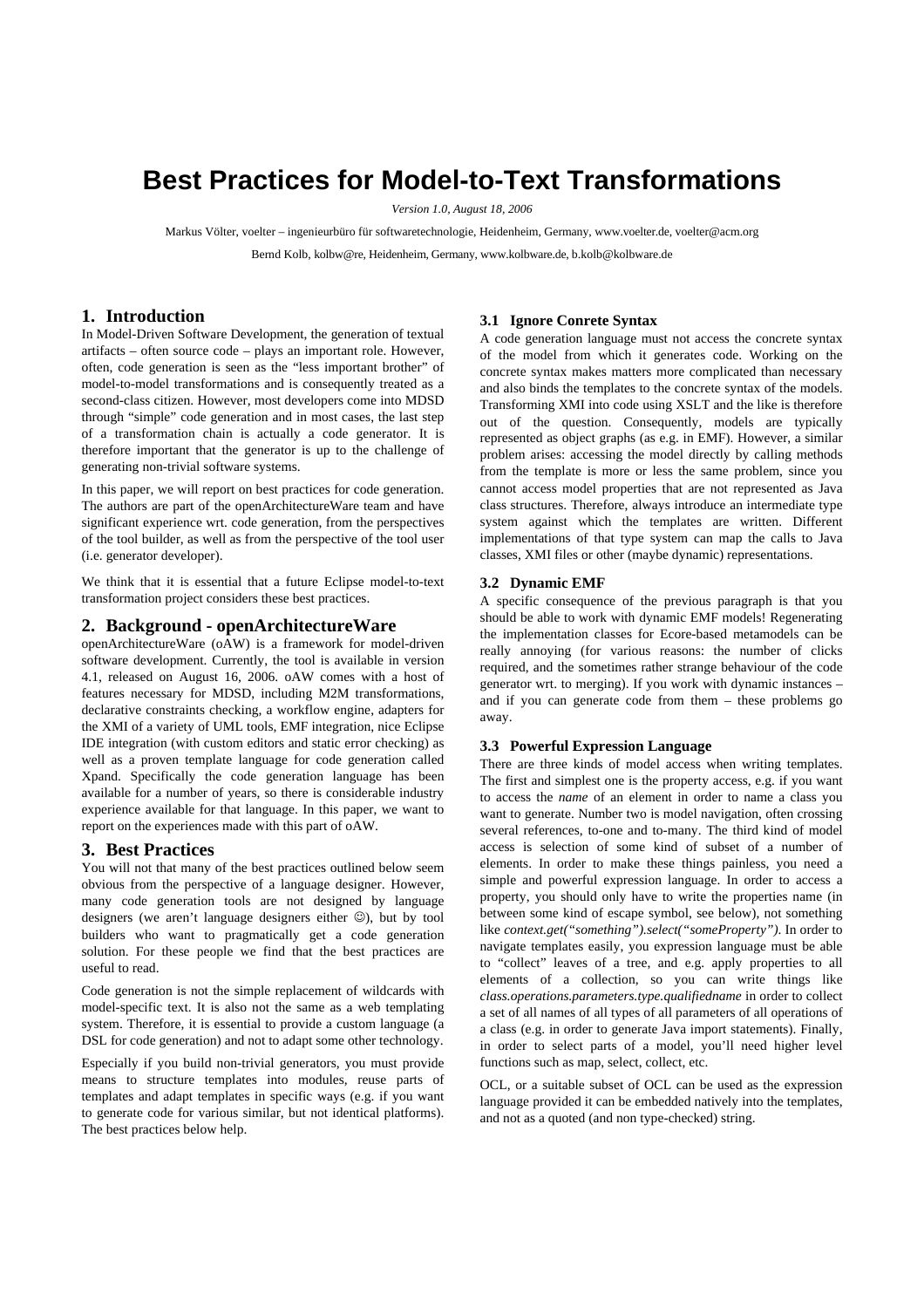## **3.4 Modular Templates**

As soon as you have a significant number of template LOC, you need ways to reuse parts of those templates. The canonical example is the method signature. It is typically required in many places in various templates. In order to not have to rewrite the respective template code over and over again, it is useful to factor out a piece of template code into a "subprogram", i.e. a template that you'll call from several places. It is not useful if you are required to have a 1:1 relationship between the file you want to generate and the template that generates it. You need a finer grained way of modularizing templates.

#### **3.5 Nice Syntax**

Yes, templates are programs that should be read by humans! As such, readability is an issue. Template languages always need some kind of escape character, to "toggle" between code that should be generated and code, that is used to control the template engine and access the model. Two things are important:

- The character $(s)$  used for escaping needs to be "nice" and not an unreadable conglomerate of symbols such as  $<$ ! $&&$
- It is important, at least these days, that you can generate  $XML$  without escaping all the  $<$  and  $>$  in the XML! So template engine escapes using < and > are problematic.

Addressing these two issues can be done in two ways: You can use characters as escapes that are not typically used in software and maybe aren't even on your keyboard. oAW uses the french quotation marks ("guillemots"). oAW provides special keyboard shortcuts for them in the Eclipse-based editors.

Second, for the situations where you need to generate you escape characters literally, you might want to provide a second set of escapes. A nice example for this approach (from another domain) is strings in HTML: You can either use '' or "" to delimit them. If you want to have a string that contains '' or "", you can use the other pair to delimit that string in the code.

## **3.6 OO Templates – the** *this* **reference**

A specific – modularized – template is typically executed in the context of a specific model element. It is convenient to be able to reference that element by an implicit *this* reference. So, whenever you access a model property without any further qualification, it is by default resolved on the current *this* object. As a consequence, a template definition always includes the metaclass for which it is defined (just as a method in an OO program that is always attached to a class).

So, if you are in the context of an *Entity* element (something defined in your metamodel), you might have a template that generates a implementation for entities. The signature for the template might be defined as

## **<<TEMPLATE javaClass FOR mymetamodel.Entity>>**

The expression <<*name>>* in the template body resolves to the name of the particular *Entity*. If you have a separate template that can generate method signatures, then this other template might be defined as

**<<TEMPLATE javaSignature FOR mymetamodel.Method>>** 

You can call that template from the original one, e.g. by writing

#### **<<EXECUTE javaSignature FOREACH methods>>**

where *methods* is the Entity's property that returns the set of all methods for the particular Entity. Each of the elements in the foreach statement becomes the *this* object of the called template.

## **3.7 Template Polymorphism**

**...** 

Once you have "object oriented templates" in place (as described in the previous section) you can now also support template polymorpism. This relieves from writing all kinds of type-if's (using instanceof, oclIsKindOf and the like) in the templates. Type-if's are bad because, just as in normal OO programming, you have to revisit all the type-if's if you add a new subclass. Using template polymorphism, you can write things such as

```
<<EXECUTE methods FOREACH properties>> 
... 
<<TEMPLATE methods FOR ReadOnlyProperty>> 
   ...generate only a getter method... 
<<END>> 
<<TEMPLATE methods FOR Property>> 
   ... generate getters and setters ... 
<<END>>
```
This example assumes that *ReadOnlyProperty* is a sub-metatype of *Property*. If at some point you'll introduce a *DerivedProperty* metaclass, you only need to provide specialized templates (*TEMPLATE ... FOR DerivedProperty*) where the code for derived properties differs from "normal" properties.

Again, this best practice helps to keep your generator code small and maintainable, especially in the face of complex metamodels or complex target code generation requirements.

#### **3.8 Static Type Checking & IDE support**

An almost religious discussion among language designers is the question about typing. There are various alternatives: strong/static/weak/dynamic/duck etc. The real important aspect is that, when writing templates, you can use static type checking in the editor. oAW 3.x used dynamic type checking, i.e. you could basically call any property on a model element, and only at runtime you'd know whether the property actually existed (and was of the type the rest of your expression expected). In oAW 4.x the editor supports static type checking, i.e. when writing the templates, you will receive error messages in real time if the metamodel underlying the template doesn't support a certain property. Also, because we have all the type information available in the editor, we can provide metamodel-aware code completion (see Figure 1).

Why are these two aspects important, especially in code generation (and model transformation) languages?

The type system you work with changes from project to project (since the metamodel is typically different in all the projects). Providing developers support in working with the metamodels, especially if it's a complex and non-intuitive one such as the UML2 metamodel, can boost productivity.